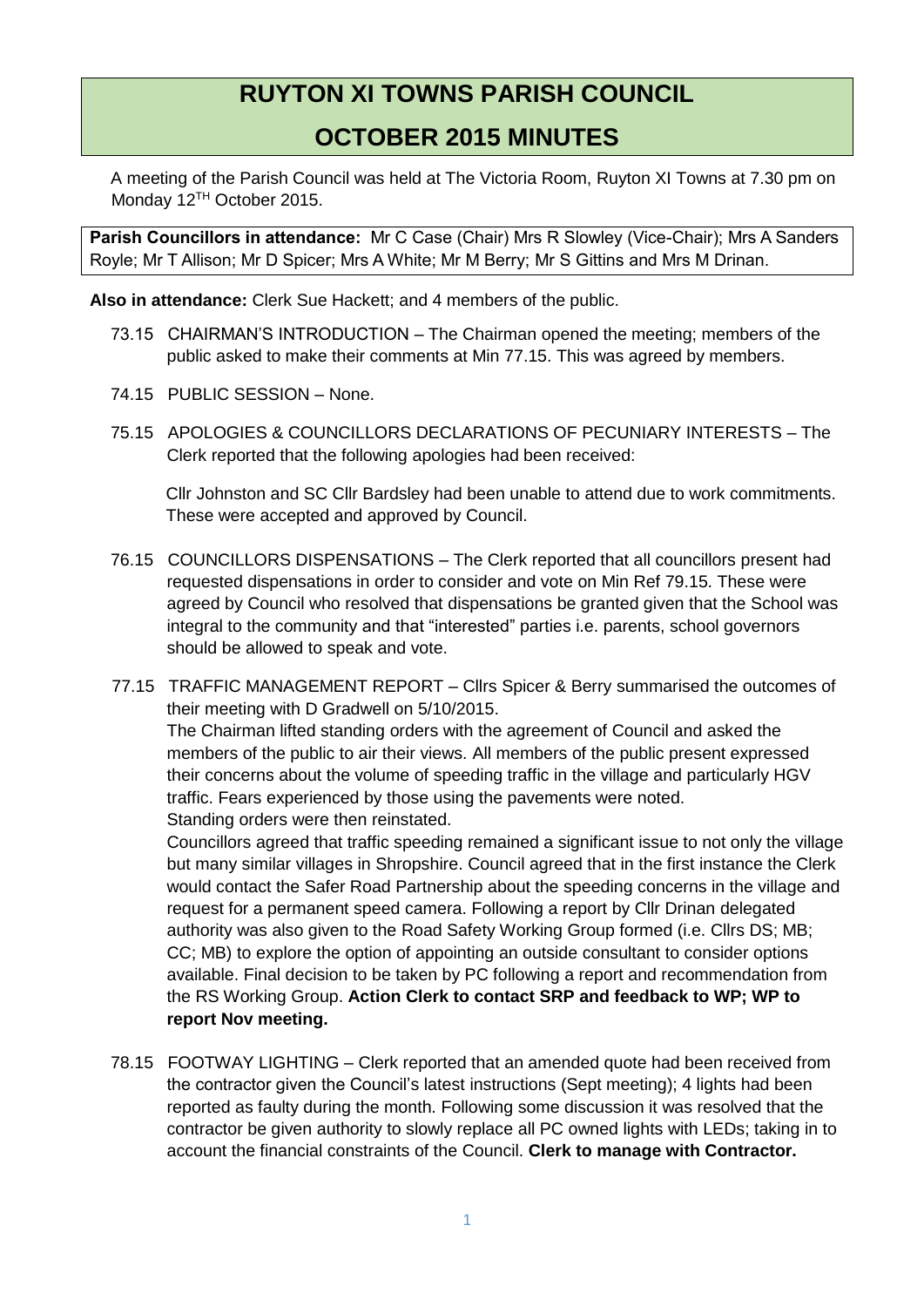- 79.15 ST JOHN THE BAPTIST SCHOOL REPORT Cllr Slowley & Case reported on the School's intention to federate with Bomere Heath Primary School. It was resolved that the Parish Council would support the federation. **Action Clerk to write to the schools & Governing Boards in support of the federation.**
- 80.15 SHROPSHIRE COUNCIL REPORT Unavailable.
- 81.15 PLANNING MATTERS No planning matters arose.
- 82.15 CONFIRMATION & ACCEPTANCE OF PREVIOUS MEETING MINUTES Draft minutes of the Council meeting held in September were resolved as accurate by Council; and the Chairman was instructed to sign them as such. (Proposed; AW; Seconded RS.)

## 83.15 PROJECTS/LOCAL REPORTS UPDATE:

- a. AED Project Cllr Sanders Royle reported on the recent training event and that 17 volunteers had now been recruited and trained. A further training event had been organised for 3/11/2015. **Action Cllr ASR to publicise.**
- b. Spinney Cllr Gittins reported that Mr S Penton had agreed to fell the existing trees present in the autumn and sources of new trees were being sought**. Action SG & Clerk.**
- c. Safeguarding Children Cllr Spicer asked for the matter to be deferred which was agreed.
- d. Cllr Mary Drinan reported that a 30% response rate to the local questionnaire about the shop and PO had been received and was currently being analysed. **Action Cllr MD to publicise results possibly in PC Newsletter.**
- e. Emergency Planning Council agreed that the item be deferred to the Nov meeting.
- f. Police Commissioners Survey Cllr Berry reported on the PC's submission.
- g. SALC AGM It was agreed that Cllrs MB and MD would attend the meeting on behalf of the PC. **Action Clerk to book.**
- h. Doctors Meadow Play Area The Chairman reported that funding amounting to £1,500 was now available to install the basketball post & net, and hard surface. It was agreed that the **Clerk contact SC Officer Mark Blount on the matter and arrange for its installation.**

## 84.15 FINANCE

- a. Council resolved to pay the following, instructing Cllrs Slowley and Case to check the supporting paperwork to the cheques raised before authorising payment: (Chas 758,759 cancelled as spoilt)
	- :

Chq No 767 Post Office Ltd; SC Parish Council VAS contribution £1,700-00;

Chq No 768 DE Peate; £655-50; Village Maintenance;

Chq No 770 HighLine Electrical Limited £TBC; St light repairs; Incl VAT £10.23;

Chq No 769 Mazars £ 120.00; External Audit fee; Incl. VAT £20.00;

Chq No 771 Ruyton XI Towns PCC £16.00; Rent of room 12/10/15;

Chq No 772 Post Office Ltd £387-00; Second quarter Tax due to HMRC;

Chq No 773 Heys First Aid £180.00; AED training course.

b. Nationwide Deposit Account - Council resolved that given that they were not expected to exceed £75,000 in the account there was no need to open a deposit account. It was agreed that should the balance be expected to exceed this limit the Parish Council would re-consider opening a deposit account.